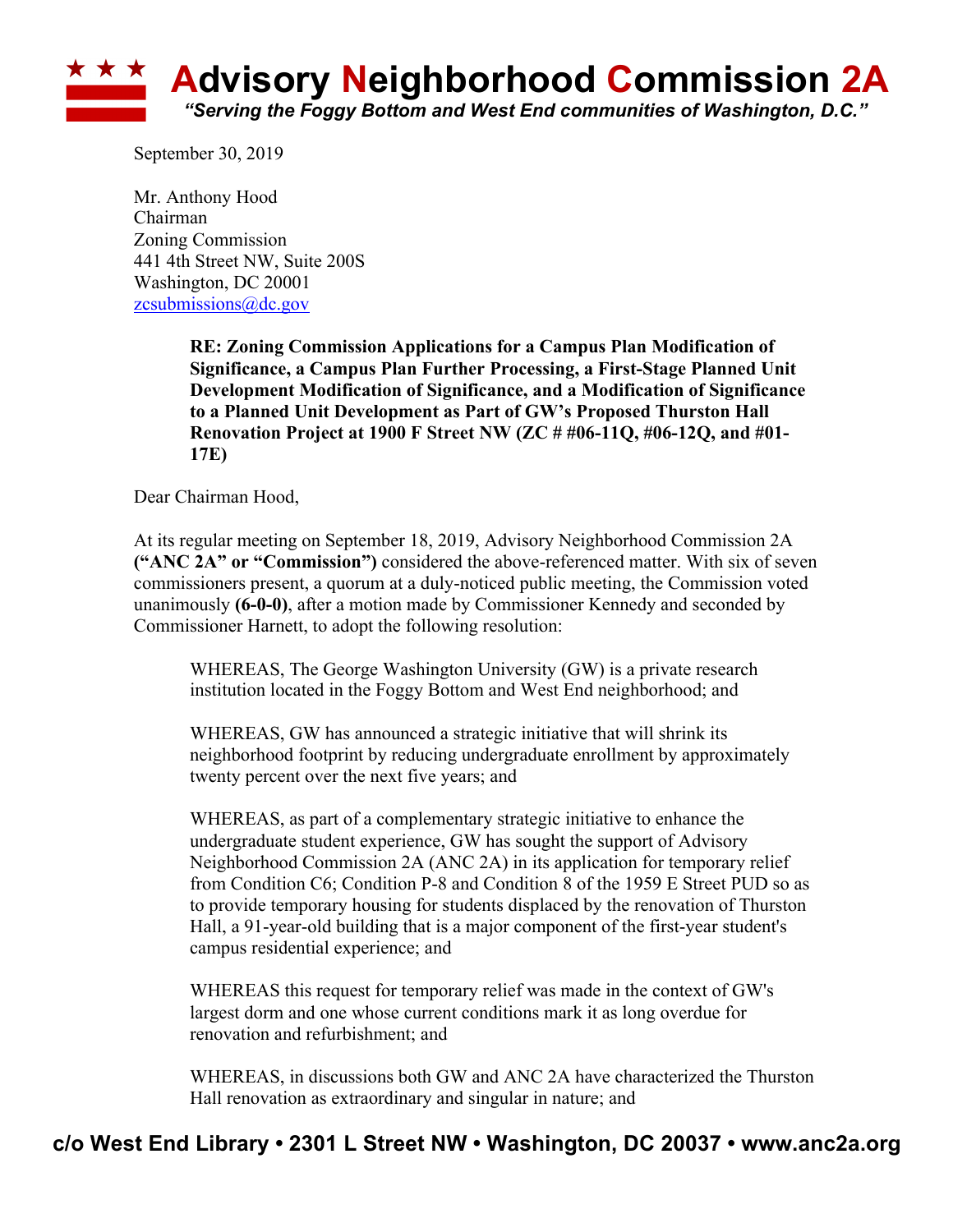## **Advisory Neighborhood Commission 2A** *"Serving the Foggy Bottom and West End communities of Washington, D.C."*

WHEREAS the ANC remains fully committed to maintaining the boundaries of the current campus plan and preventing the use of GW properties outside the boundaries of the campus plan as temporary "swing space" for future renovations; and

WHEREAS, as a result of extended negotiations, GW, the ANC 2A and the Foggy Bottom Association (FBA) have entered into a Voluntary Neighborhood Agreement (VNA) that facilitates the renovation and re-visioning of Thurston Hall by supporting temporary relief for GW from the Foggy Bottom Campus Plan for a period not to exceed 24 consecutive months and specifies the management plan and penalties that would accompany any such relief; and

WHEREAS, after the end of the waiver period permitting the Temporary Housing Plan, the University intends to return the properties to their existing use; and

WHEREAS the Parties have agreed to certain conditions that will minimize objectionable impacts on the neighborhood to the greatest extent possible; and

WHEREAS throughout discussions and negotiations on this issue GW personnel have made themselves fully available to the public and their conduct has been marked by professionalism, courtesy, and responsiveness to community concerns.

NOW, THEREFORE, in recognition of the above and in accordance with the conditions set forth in the Voluntary Neighborhood Agreement, ANC 2A supports a proposed "Temporary Housing Plan" for GW granting relief from:

- (1) Condition C6 of the Foggy Bottom Campus Plan, to permit the University to temporarily reduce the number of on-campus beds for full-time Foggy Bottom undergraduates, provided that the number of on-campus beds is within 99 bed of the requirement set forth in Condition C6; and
- (2) Condition P-8 of the related campus-wide First-Stage PUD in order to temporarily provide no more that 220 beds for undergraduate students at The Aston and no more than 330 beds at One Washington Circle; and
- (3) Condition 8 of the 1959 E Street PUD to temporarily provide beds for second-year students in the 1959 E Street residence hall while Thurston Hall is under renovation. (together the "Temporary Housing Plan").

It is the ANC's understanding that the properties in question shall be managed in accordance with the terms of the VNA and the total period of relief under the Temporary Housing Plan shall not exceed 24 months without incurring the penalties set forth the Voluntary Neighborhood Agreement.